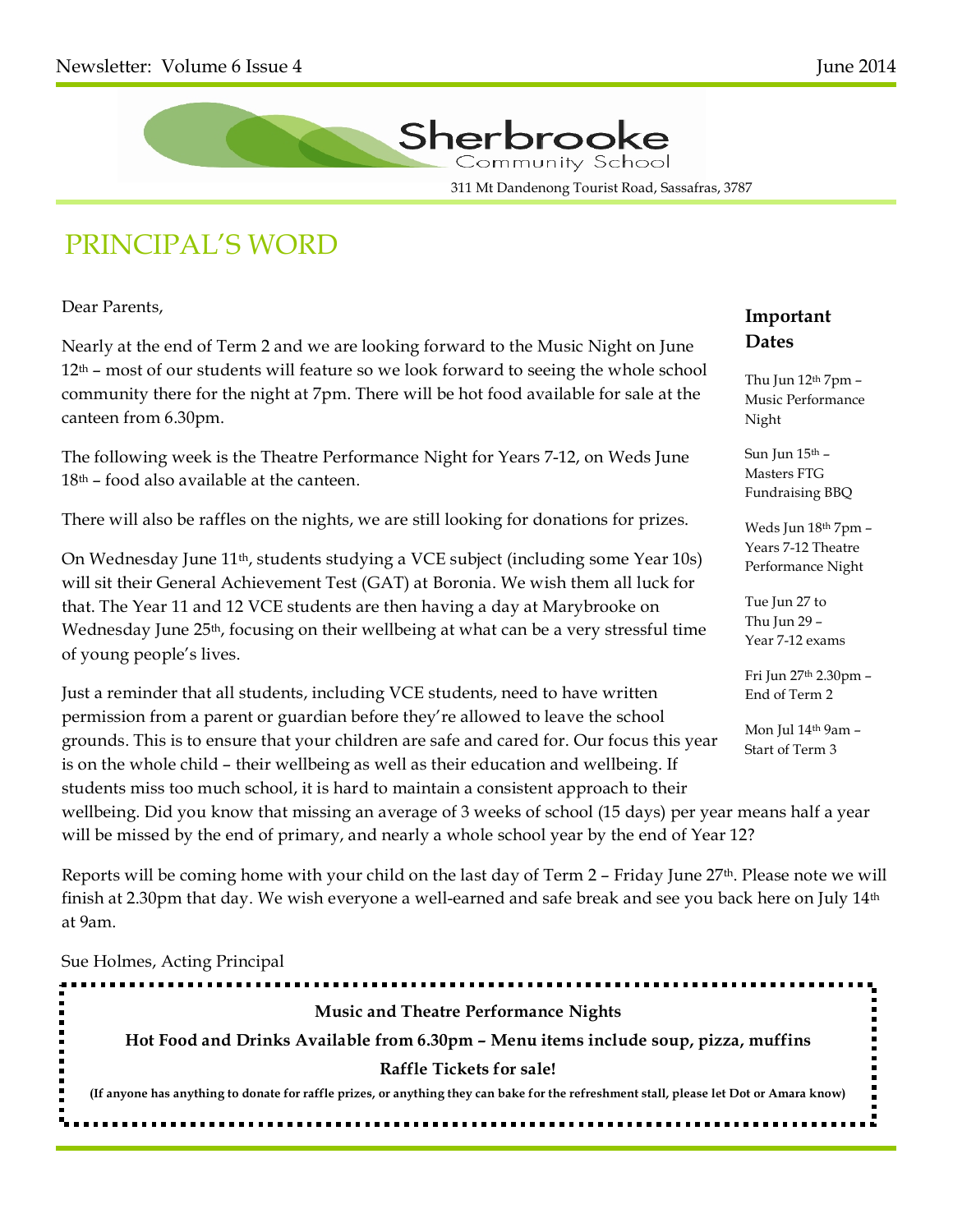#### **Whole School Camp**

All students should have received a permission form for the Whole School Camp at Allambee Camp, West Gippsland in December. Allambee provides outdoor activities for all ages and should provide an exciting and challenging few days for all. Please get your permission forms and deposits back to us as soon as possible if your child is planning on attending, to secure a place.

#### **Woolworths BBQ**

The Fundraising Team has had a late offer to run a BBQ at the Masters store on Ferntree Gully Road on Sunday June 15<sup>th</sup>. This should be a good source of fundraising for the school for the year. If any families are able to help out that day, please let Amara know. We need enough volunteers to cover any who are unable to help out at the last minute. Thanks.

## **Grounds Sub-Committee Meeting**

Upkeep and maintenance of the school grounds is a big job, and one that would not be possible without the help of parents. If anyone would like to get involved with School Council's Grounds Sub-Committee, the next meeting is on Wednesday June 11<sup>th</sup> at 2pm.

## **If you would like to help in any way…**

There are plenty of ways you can get involved with the school. We actively encourage all families in the school community to help out and are particularly in need of help with Breakfast Club on Tuesday and Thursday mornings before school, as well as in the Canteen in the mornings, during school hours.

We also have a range of School Council Sub-Committees which are actively working to support the school, and which you do not need to be a member of School Council to join. These include: Grounds, Fundraising, Education, Communications. Let Dot know and she will pass on the message to the relevant School Council member.